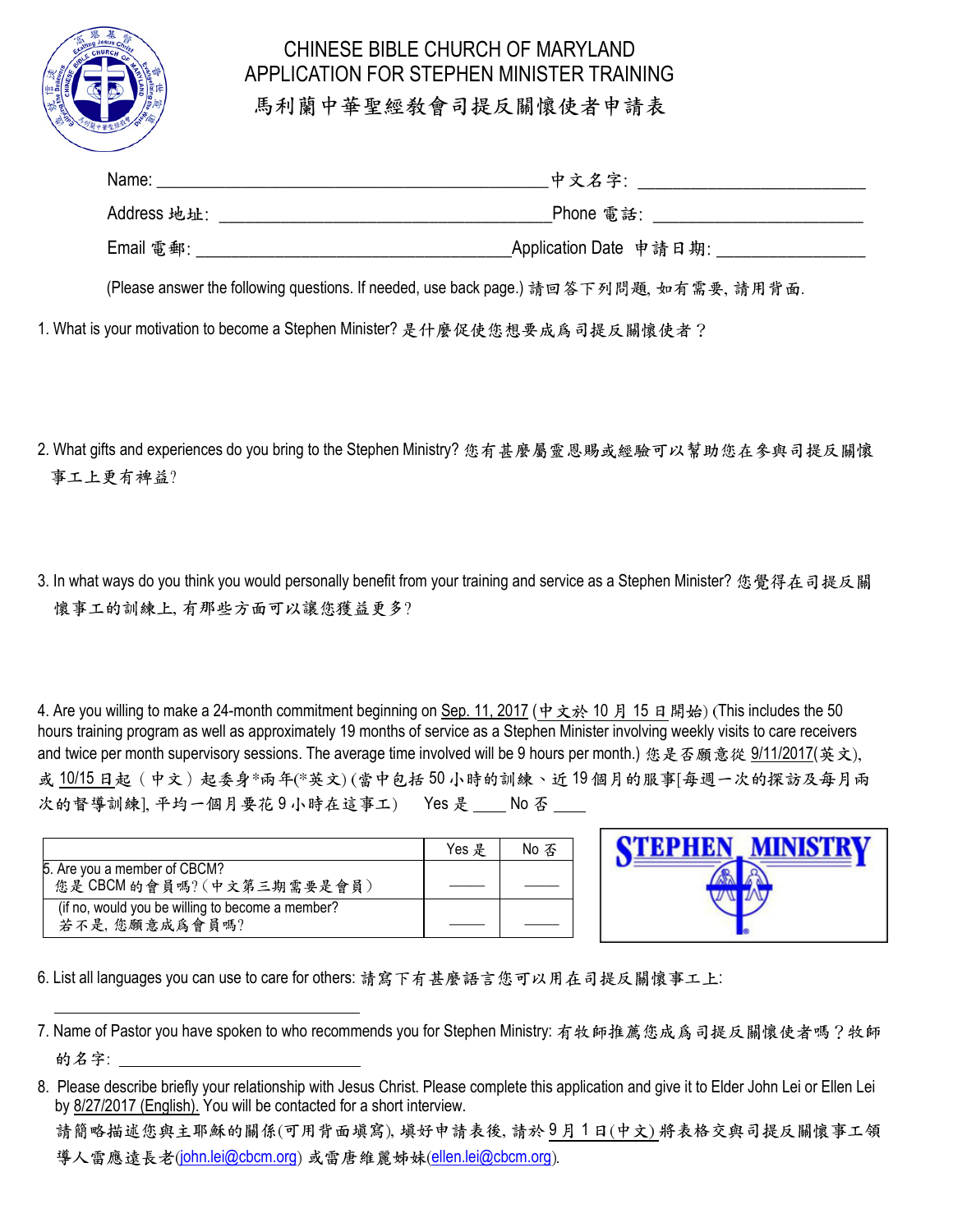## BECOMING A STEPHEN MINISTER 成為一個司提反關懷使者

A 24-month Commitment 一個廿四個月的承諾

Introduction: Stephen Ministry is a church-sponsored lay caring ministry in which trainees are given training and supervision to provide one-on-one care for those in need. 介紹: 司提反關懷事工是教會推行屬於關顧的事工. 被訓練的肢體將接受 特別的訓練與督導, 並以一對一的形式去關懷有需要的人

- Ι. Training Sessions (about 5 months with holiday breaks) 訓練課程 (接近五個月的時間-除假期外) English Network Trainings: Monday Thursday evenings, 7:30-9:45 PM starting 9/11/2017 at different network churches including Chinese Bible Church of Maryland.
- 中文課程訓練: 逢週日下午 2-5 時,10 月 15 日開始, 在馬利蘭中華聖經教會上課.
- II. Service Opportunities (about 19 months) 第三階段服事機會 ( 約十九個月)
	- 8-9 total hours per month 每月八至九小時
	- 4-5 of these hours in personal caring (average 1 hour per week) 在當中有四至五小時是在個人的關顧上 (平 均每週一小時)
	- 2 of these hours in supervisory sessions and continuing education (two 2 hour evenings per month) 另外有二小時 是關於被督導的項目與延伸課程 (每月有兩小時的晚上)
- III. Topics of Study 學習題目
	- A. Care Topics 關顧題目
		- 1. What to Do in the First Helping Contact 在初接觸所需要提供的幫助
		- 2. Feelings: Yours, Mine, and Ours 感覺: 您的、我的、我們的
		- 3. Relationship Exercise 關係練習
		- 4. The Art of Listening, part 1 聆聽的藝術, 第一部份
		- 5. The Art of Listening, part 2 聆聽的藝術, 第二部份
		- 6. Effective Use of Spiritual Resources of Christianity 基督教屬靈資源上的有效運用
		- 7. Telecare: The Next Best Thing to Being There 遠程關顧: 另一樣最重要的
		- 8. Assertiveness Training: Relating Gently and Firmly, part 1 肯定態度的訓練: 溫柔而堅定的接觸, 第一部份
		- 9. Assertiveness Training: Relating Gently and Firmly, part 2 肯定態度的訓練: 溫柔而堅定的接觸, 第二部份
		- 10. Assertiveness Training: Relating Gently and Firmly, part 3 肯定態度的訓練: 溫柔而堅定的接觸, 第三部份
		- 11. Confidentiality 保密
		- 12. The "Small Step" Approach 一小部的接觸
		- 13. Process versus Results in Caregiving Utilizing Community Resources 利用社區的資源來作關顧的進程與 結果
		- 14. Crisis Theory and Intervention 危機的理論與介入
		- B. Specialized Topics 特殊的題目
			- 1. Stress of Hospitalization 住院治療的壓力
			- 2. Ministering to Those Experiencing Grief 服事那些經歷哀慟的人
			- 3. Ministering to Depressed Persons (1S-I7 may include additional caring topics) 服事有憂鬱症的人 (1S-17 將包 括額外的關顧項目)
			- 4. When and How to Bring Closure to a Caring Relationship 何時並如何結束一段關顧關係
			- 5. Supervision: A Key to Quality Christian Care, part 1 督導: 如何學習有質素的基督化關顧, 第一部份
			- 6. Supervision: A Key to Quality Christian Care, part 2 督導: 如何學習有質素的基督化關顧, 第二部份
- IV. Financial Costs (for materials needed) 財務費用 (講義/教科書)

Costs will be covered by CBCM for those who completed the 50 hours of training. 中文完成第三期的費用將由教會 支付.

- V. Timeline 限期
	- All applications must be submitted to John Lei (john.lei@cbcm.org) or Ellen Lei (ellen.lei@cbcm.org) by Sunday, August 27, 2017 for English, 中文申請表 需於 **2017** 年 **9** 月 **1** 日前交給雷應遠長老(john.lei@cbcm.org)或 雷唐維麗姊妹(ellen.lei@cbcm.org)
	- All interviews of applicants to follow in September for all **English Stephen Ministry track**. 所有以英語申請者將於九 月面試, 中文在第二期結束後, 第三期司提反關懷使者申請人才需面試.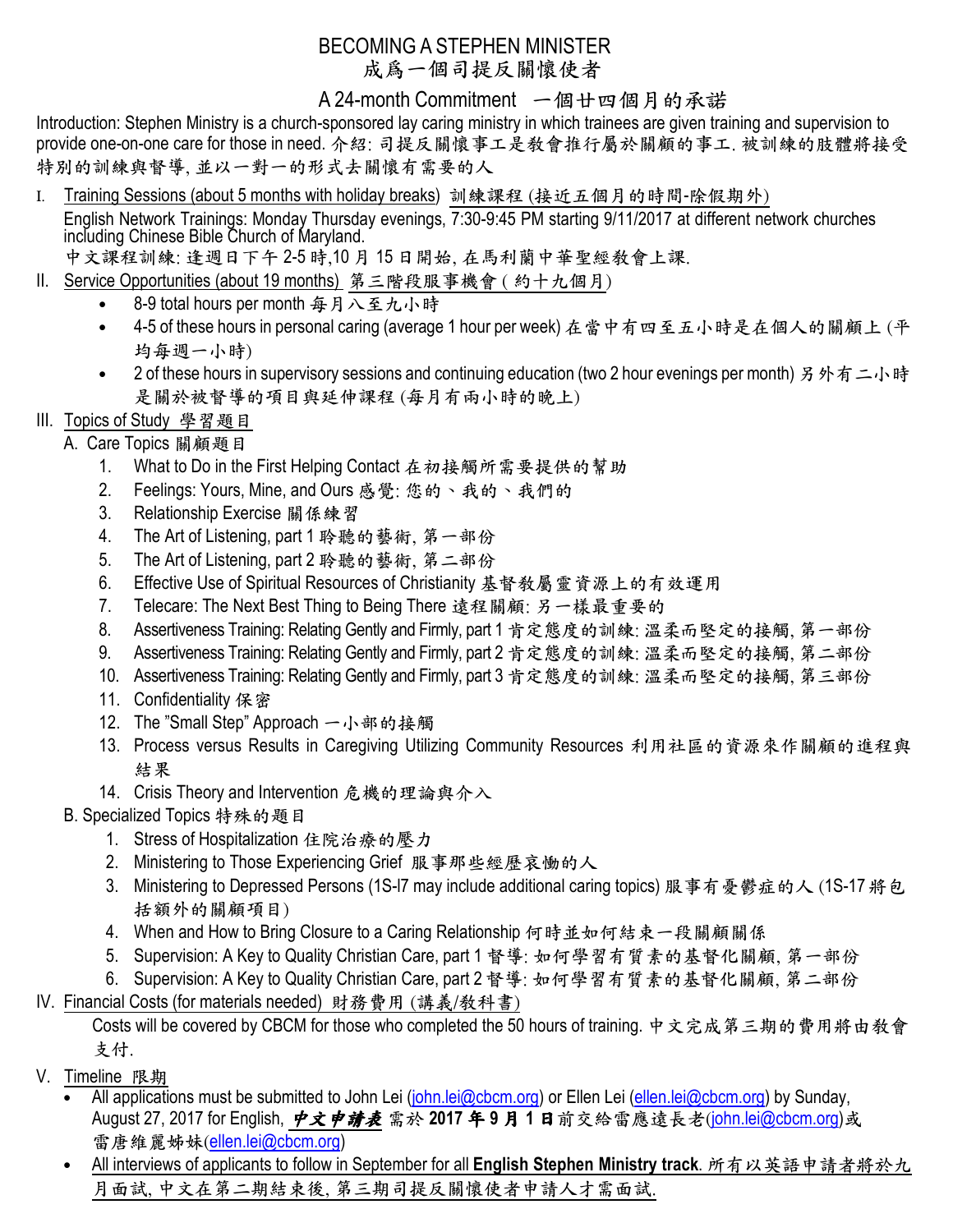## QUESTIONS AND ANSWERS ABOUT STEPHEN MINISTRY 關於成為司提反關懷使者(事工)的問與答

The following questions have been asked by one or more people and this is an attempt to give some answers that may help you in your decision as you consider your involvement as a Stephen Minister. 以下是一些人常問的問題, 希望我們的解答能幫助對此事工有興趣的肢體更容易作出決定.

Question: 問 How much of my time will it really involve? 我真正要投放的時間?

- Answer: 答 The actual training involves 50 hours and may include several retreats. The Involvement as a Stephen Minister will include one visit (approximately one hour) per week as a Stephen Minister for whom you are caring. You will also be expected to attend one meetings per month for support and ongoing opportunities to learn new updated information. 全面訓練的時間是大概五十小時(包括幾段緩衝的時間), 司提反關懷使者每週需要花 一小時與被關顧者接觸. 每個月需要參加一次聚會以支持並持續的學習最新的資料.
- Question: 問 How much money will this cost? 參與此課程所需的費用?
- Answer: 答 The cost of the training manuals and reference books is about \$55 and Chinese Bible Church of Maryland will reimburse the cost when you have completed the training. You can keep the textbooks. 此課程的訓練手册與 參考書籍大概需要 55 元, 但若您完成整個課程後, 教會將退回您們所支付的費用, 而教科書就歸 您們所有. (中文退費限第三階段成員). 第一第二階段費用為大約\$34. (不退費).
- Question: 問 Will I have to spend money on the person for whom I am caring? (We call this person the "care receiver" and you, the Stephen Minister, are the "caregiver.") 除了參加課程所需繳付的費用外, 我是否仍要在我 所關懷的人身上花費金錢? (我們稱我們所關顧的人為「被關懷者」, 而我或司提反關懷使者則 稱「關懷者」)
- Answer: 答 No, you are not expected to spend any money whatsoever on the care receiver. You are also not expected to personally provide any other needs such transportation, babysitting, etc. As the caregiver, you may at times assist the person to make contacts in order to arrange for such services. 不需要, 您甚至不應該為被關懷者支付 任何費用, 如交通費、保姆費等. 作為一個關懷者, 您需要適時為被關懷者提供及協助所需的服務.
- Question: 問 Will my phone be ringing constantly? 我的手機會不停的響嗎?
- Answer: 答 Each Stephen Minister normally works with only one care receiver at a time. Therefore, contacts are really at a minimum. The Stephen Ministry training will assist you in managing too many phone calls or excessive demands in a loving, assertive manner, if that situation would arise. It probably won't though. 每一位司提反關懷使者應每次只需要關顧一位的被關懷者,故此, 真正需要接觸的不會很多, 司提 反事工訓練也會協助您用關愛與篤定的態度及界線去處理過多的電話或需索.

Question: 問 Will our pastors still help and counsel people? 我們的牧者仍會協助和輔導有需要的人嗎?

Answer: 答 Most definitely! The Stephen Ministers will expand the caring ministry of the pastors by providing more workers in the church. Care giving is an important pastor's function, but the pastor often does not have enough time to minister effectively to all of the needs of the congregation. Another part of the pastor's job is to "equip the saints" - all of the members of the church - to provide this kind of care for one another. 當然會! 司提反關懷使者可以為教會提供更多的關懷同工, 以拓展教會的關懷事工. 關懷事工是牧者所看 重, 卻又往往沒有足夠時間並很有效的去進行-適切會眾的各種需要.「造就信徒」是另一項牧者 所注重的工作之一, 盼望教會的肢體都能夠彼此關顧.

- Question: 問 What if I get in "over my head?" For instance with a person who threatens suicide? 倘若有被關懷者威脅要自殺, 我們應該怎麼辦?
- Answer: 答 The Stephen training helps you to know exactly when and how to request professional help and to terminate a relationship, when necessary, in a gentle manner. The ongoing support group, the Stephen Leader, and the pastors are also there to help you to make such decisions. Also, you will not be assigned people who might be in those situations.司提反事工訓練可以幫助您知道怎樣尋求專業幫助, 並知道甚麼時候需要和被關 懷者中止關係. 司提反事工的領導人、支持團隊及教會牧師會幫助您作合適的決定. 同時, 也不 需要擔心會再被安排不適合的被關懷者給您.

**……..**(Continue 續)